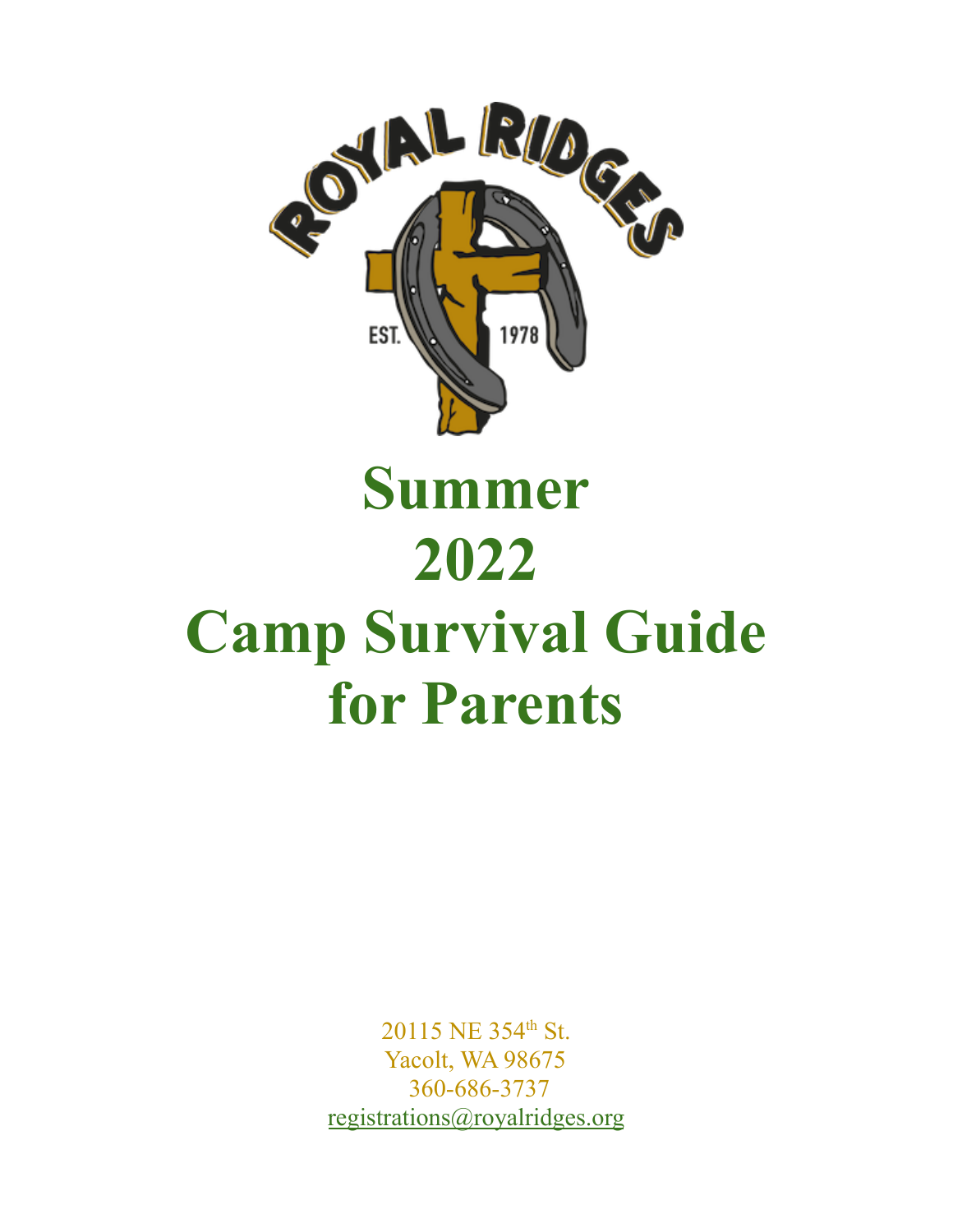

# **General Information**

Thank you so much for choosing Royal Ridges Retreat (RRR) for the summer! We are very excited to work with your child. Our staff is committed to helping every camper have a safe and memorable summer, full of fun and learning. The most successful campers are those who are prepared for the camp experience. This Parent Manual contains important information about our camp, so please read it carefully and share it with your child. If you need additional information, please contact us at the camp office. We look forward to a great summer!

#### **MISSION STATEMENT**

Royal Ridges Retreat's mission is to provide a fun and safe camping experience for each individual while demonstrating Christian principles in action. Biblical principles are introduced in the context of God's beautiful outdoors.

RRR welcomes everyone, regardless of religious affiliation, to participate in the experience of our camp.

#### **CONTACT INFORMATION AND COMMUNICATION**

The camp office will be in communication with you throughout the summer. All outreach will be via email, so it is important that we have a current email address in our database. If you don't receive emails from the office, please contact us ASAP (remember to check junk mail).

Camp Office registrations@royalridges.org 360-686-3737 Physical Address: 20115 NE 354<sup>th</sup> St. Yacolt, WA 98675 Mailing Address: PO BOX 3010 Battle Ground, WA 98604 Fax: 360-686-4027

Fall/Winter/Spring Office Hours: Monday-Friday 10 am-3 pm (September-May) Summer Office Hours: Monday-Friday 7 am-5:30 pm (June-August)

Also, don't forget to check out our camp Facebook page at Royal Ridges [Retreat](https://www.facebook.com/RoyalRidges) - Home about some of the fun, cool activities happening while at camp! You can also find information on [www.royalridges.org.](http://www.royalridges.org/)

#### **FEEDBACK**

The goal of RRR is to provide campers with a fun and safe experience. We appreciate feedback from families and campers so that we can continue to improve and provide a great program. Our office staff, program director, and executive director are available to discuss camp programs and your child's experience. Please contact us with any feedback, questions, or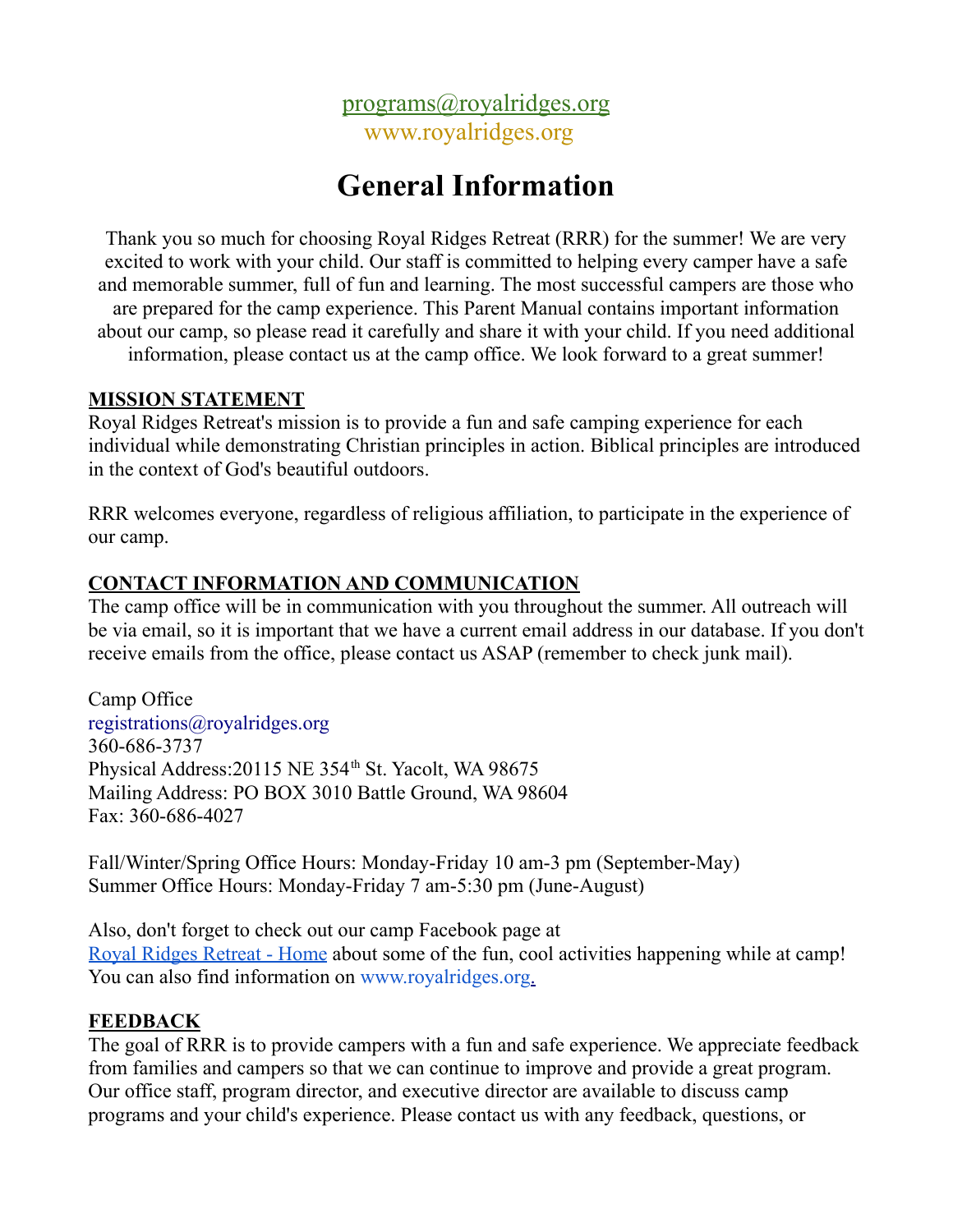concerns.

# **About Our Staff**

RRR Camp Staff is carefully screened and selected. Our staff is composed of enthusiastic and energetic individuals who are dedicated to the development and success of children. We are very proud of the fact that the majority of our staff started as campers and have progressed year to year and are now leading other campers. All Senior staff members are trained by the Red Cross in Basic First Aid and CPR and attend formal pre-camp training and orientation. All staff 18+ are screened by CampBackgroundChecks.com.

#### **CAMP STAFF**

At camp, Group Leaders are responsible for directly overseeing our campers. There is a Senior Staff, ages 16 and over, assigned to the group for the week. They travel with the same group of campers from activity to activity, lead Bible Studies, and engage your children in meaningful conversations. Junior staff, ages 14 and over, also help assist where they are needed most. Each area is also assigned a supervisor that is responsible for continuity and supervision of the area activities and staff.

#### **PROGRAM DIRECTOR**

The Program Director is responsible for all program related activities and staff. This person coaches and supports summer staff and resolves any issues with campers and Group Leaders that might arise.

#### **OFFICE STAFF**

Our dedicated Office Staff takes care of details that keep the camp working smoothly. They are the main contact for the camp families and are available to answer any questions about registration, camp logistics or can put you in contact with someone if you need even more information.

#### **CAMP NURSE**

The "Camp Nurse" may be an RN, LPN, EMT, or a qualified first responder. This position reviews the medical needs of the campers attending that week and assures that the camper's needs can be met to the satisfaction of the parent or guardian. Supervision of medications, evaluation of sickness, supervision or application of First Aid, and coordination of communication with parents and emergency services (911) reside in this position.

#### **EXECUTIVE DIRECTOR**

Our Executive Director is the lead position for all operations, finances, and personnel. All personnel ultimately report to this position. The Executive Director is accountable to the Royal Ridges Board of Directors.

#### **BOARD OF DIRECTORS**

Our Board of Directors is a policy board acting with one voice. The Board evaluates the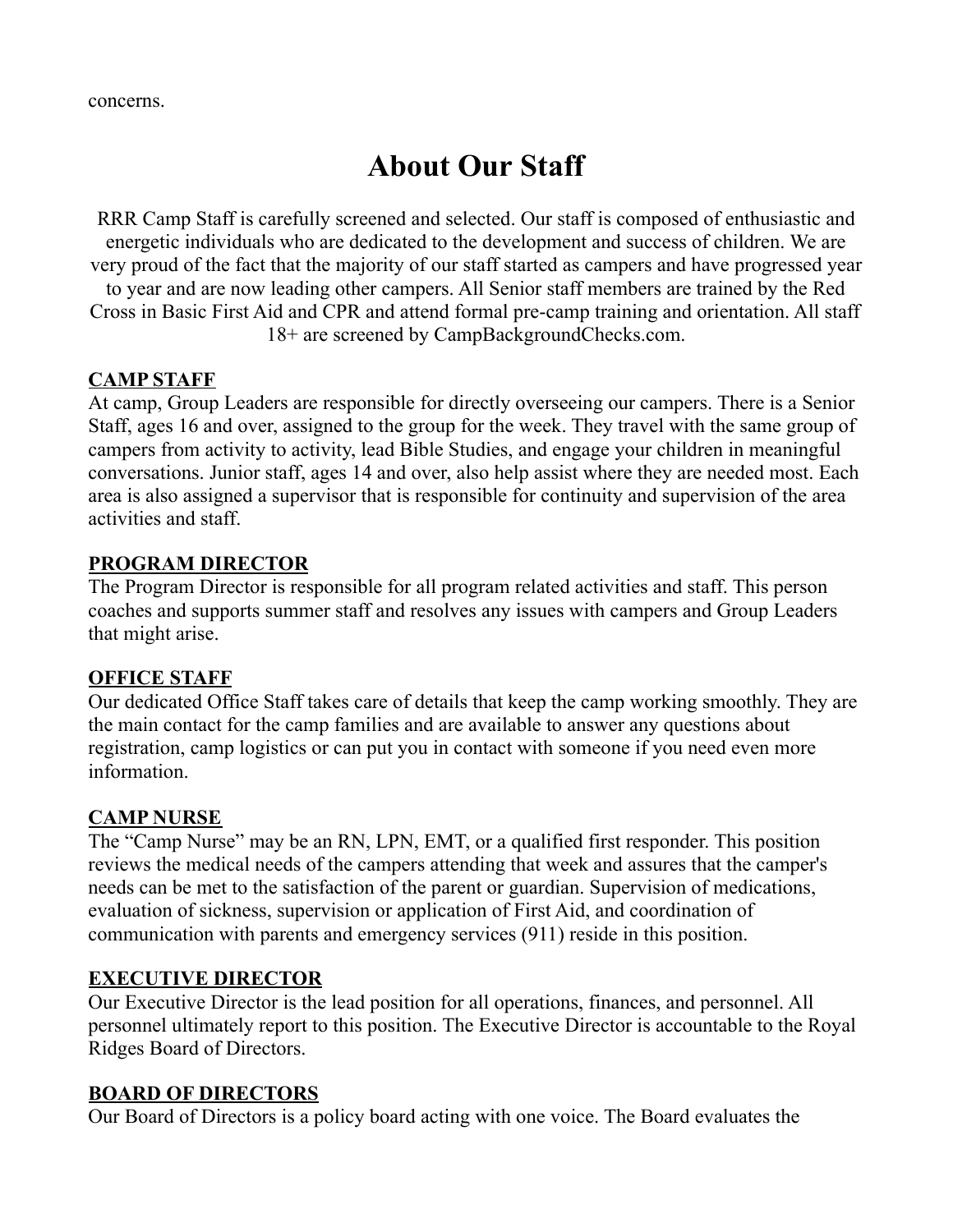performance of the Executive Director and monitors the policies enacted by the board.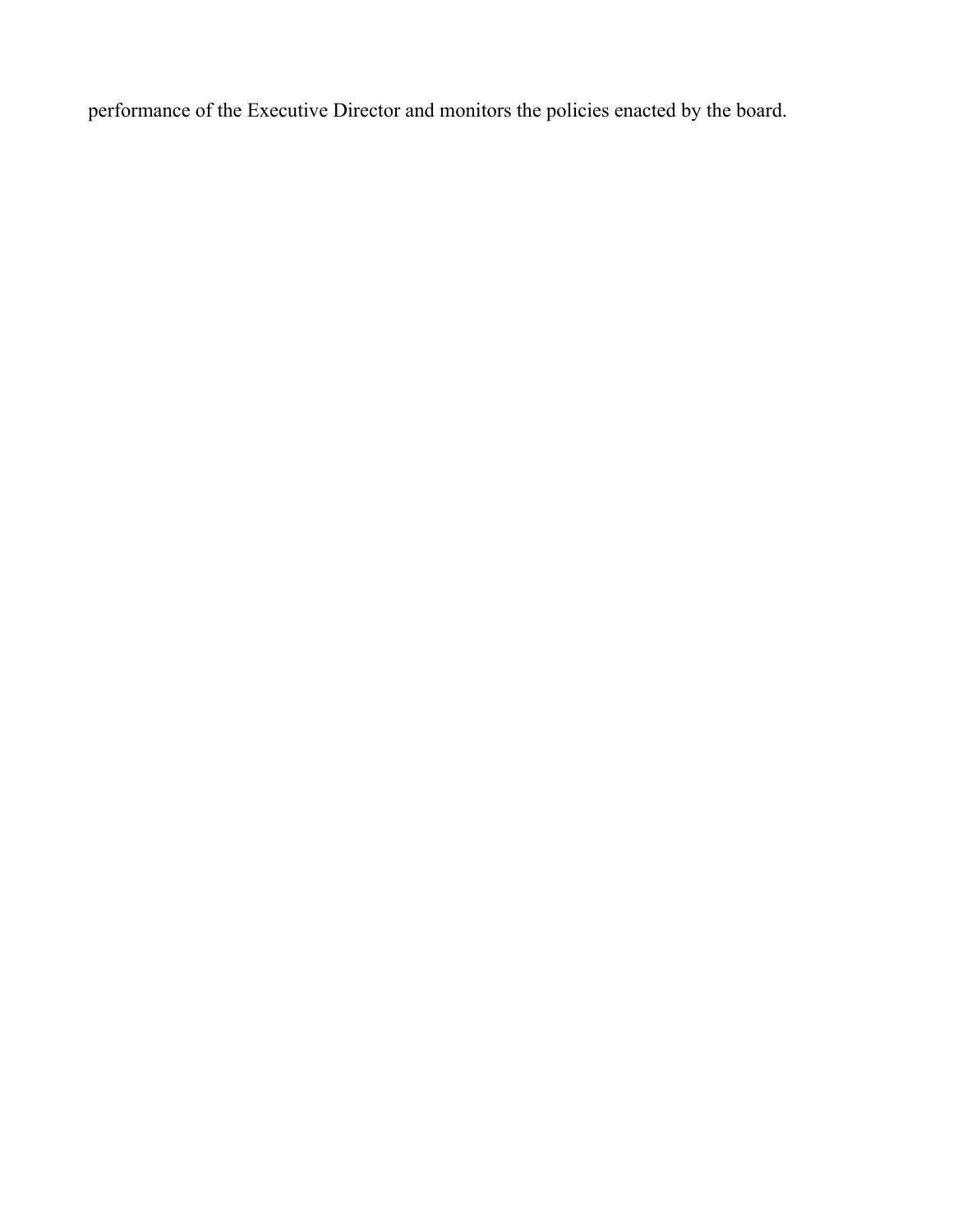# **What to Bring...and What to Leave at Home**

**WHAT TO BRING** (please write camper's name on items)

**Backpack** Packed Lunch and Water Bottle Closed-Toe Shoes (boots preferred for Day Horse Campers) Long Pants for Day Horse and Paintball Campers Sunscreen and Bug Spray (if desired) Swimsuit (midriff must be covered) and Towel for Water Games Change of Clothes Jacket or sweatshirt (mornings can be chilly) Face Mask for Bus Transportation (Day Horse Campers will ride the bus up and down the hill each day)

\*Campers should wear modest, comfortable, casual clothes. Modest clothing is loose, not tight; concealing, not revealing. Please keep in mind that campers do get dirty. Do not send expensive clothes, shoes, or jewelry to camp.

#### **DO NOT BRING**

Phones, smartwatches, tablets, or other electronic devices or inappropriate materials. (Campers are not allowed to use them or to make phone calls when at camp and they may be confiscated if found)

# **Security and Arrival/Departure Procedures**

Your child's safety and security are our foremost concerns. We have policies and procedures in place to provide a safe environment. Parents play an important role in safety and security. Here's how you can help:

#### **CHECKING IN AND OUT**

Campers are assigned a flag for drop-off and pick-up. You may view the procedure videos for information on procedures. The gate at the camp will open at 8:30 am for drop-off each day. Please have your camper here by 9:00 am so we can begin our day together. Pick-up begins at 3:30 pm. The buses will load first and depart before the gates open for cars to pick up campers. If your camper is riding the bus, you may view bus pick-up and drop-off times on our website.

Royal Ridges is a closed campus so no visitors are allowed during camp hours. The gate will be closed at the entrance. Please wait there during drop-off and pick-up hours until camp staff are ready to assist with drop-off and pick-up. If you need to visit the office, you may enter the office area and a staff member in the office will be happy to assist you.

If you would like to pick up your camper early or have a change in transportation plans for the day, please call the office with the information so we can have your camper at the office for early pick-up or relay the transportation changes to the correct person.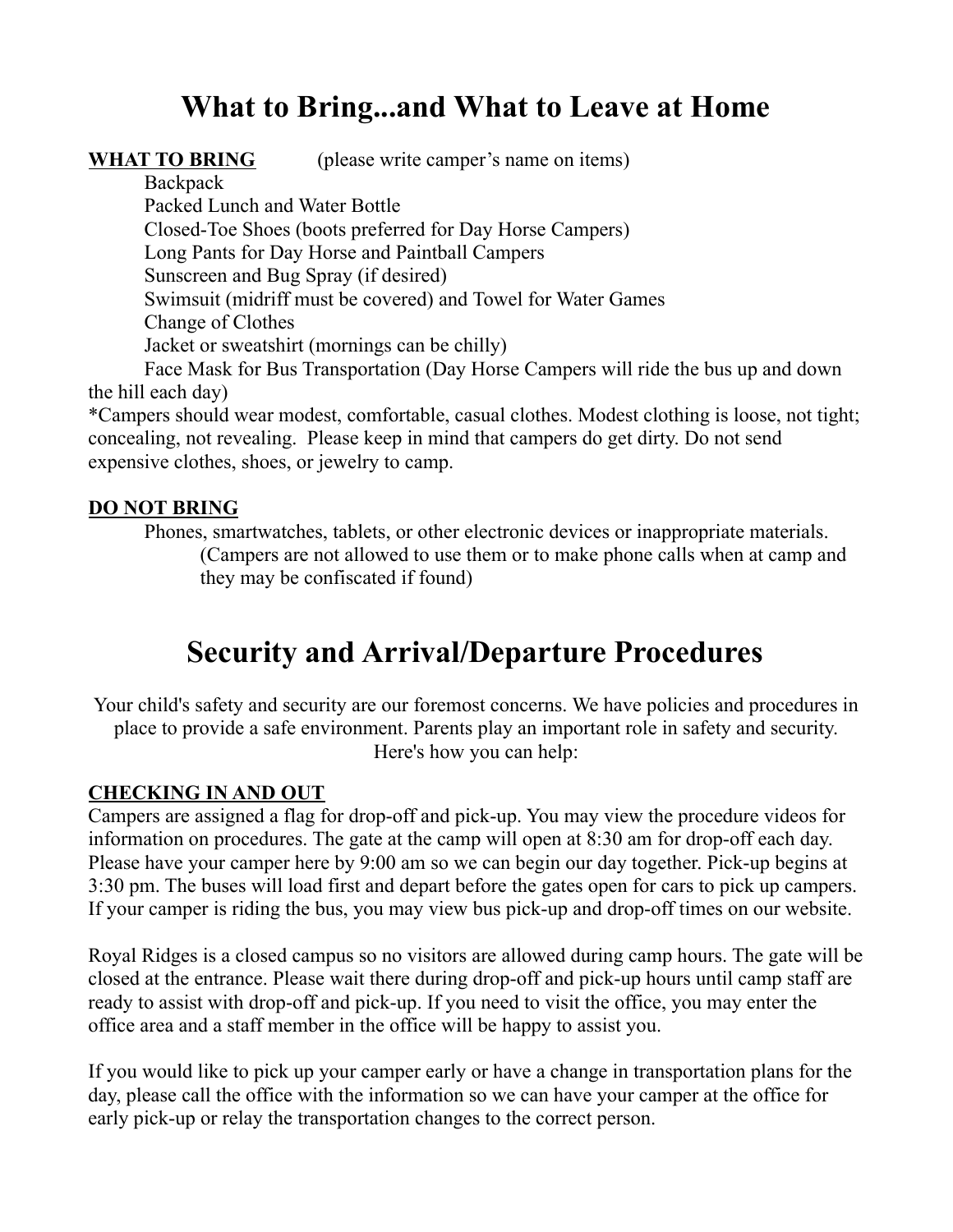It is VERY important that if your child is riding a bus to any of our day camps that they wear their colored bracelet each and every day while attending camp. We will put the child on their bus every day at the end of the camp according to their bracelet. If there will be a change in pick up, please call the office or write a note to the bus driver and give him/her that change in the AM. If the child says someone will be picking them up at camp, but we have no proof, then we will be sending that child on the bus as usual.

When picking up a child early from any camp, you can come to the office, and we will have you fill out a Camper Release Form. If your child normally rides the bus, but you are picking them up at camp yourself, please call the office first to let them know so we can have your camper ready for you when you arrive.

Thank you in advance for helping the camp be safe and secure.

#### **BUS TRANSPORTATION**

If you signed up your camper to ride a bus, please refer to the bus stop schedule at **[Bus](https://www.royalridges.upcsites.org/camp_registration.html) [Transportation](https://www.royalridges.upcsites.org/camp_registration.html)** for updated times. Your child will be required to wear a bus bracelet the entire week, and you will need to sign them out when picking them up in the afternoon at their designated bus stop. You must call the office for any pick-up or drop-off changes.

#### **Remember the times listed are DEPARTURE times. Please arrive at your location 10 MINUTES PRIOR to the posted DEPARTURE time.**

If running late for a bus pick up, **the bus driver will not wait** and will proceed to the next stop. Your best option is to *CALL THE OFFICE TO DETERMINE WHERE THE LAST STOP IS FOR YOUR CHILD'S BUS AND MEET THEM THERE.*

There will be someone in the office until ALL children are picked up. The office will aid in and coordinate communication between you and the bus driver.

Any child left at the camp 10 minutes after the designated pick up time OR any child still on the bus at the last stop 10 minutes after the latter of:

a)The arrival of the bus at the last stop or

b)The scheduled arrival time of the bus at the last stop will be charged a fee of \$1.00 per minute or \$60.00 per hour from that grace time until the child is picked up.

#### **ATTENDANCE**

If your child is absent from camp for any reason, please call the camp office at 360-686-3737 or email registrations@royalridges.org as soon as possible so we are aware.

If you plan on picking your child up early, please call the camp office, and his/her group leader will escort them to the office, so they are ready for you.

You must come to the office for all early pickups and fill out an Early Release Camper Form.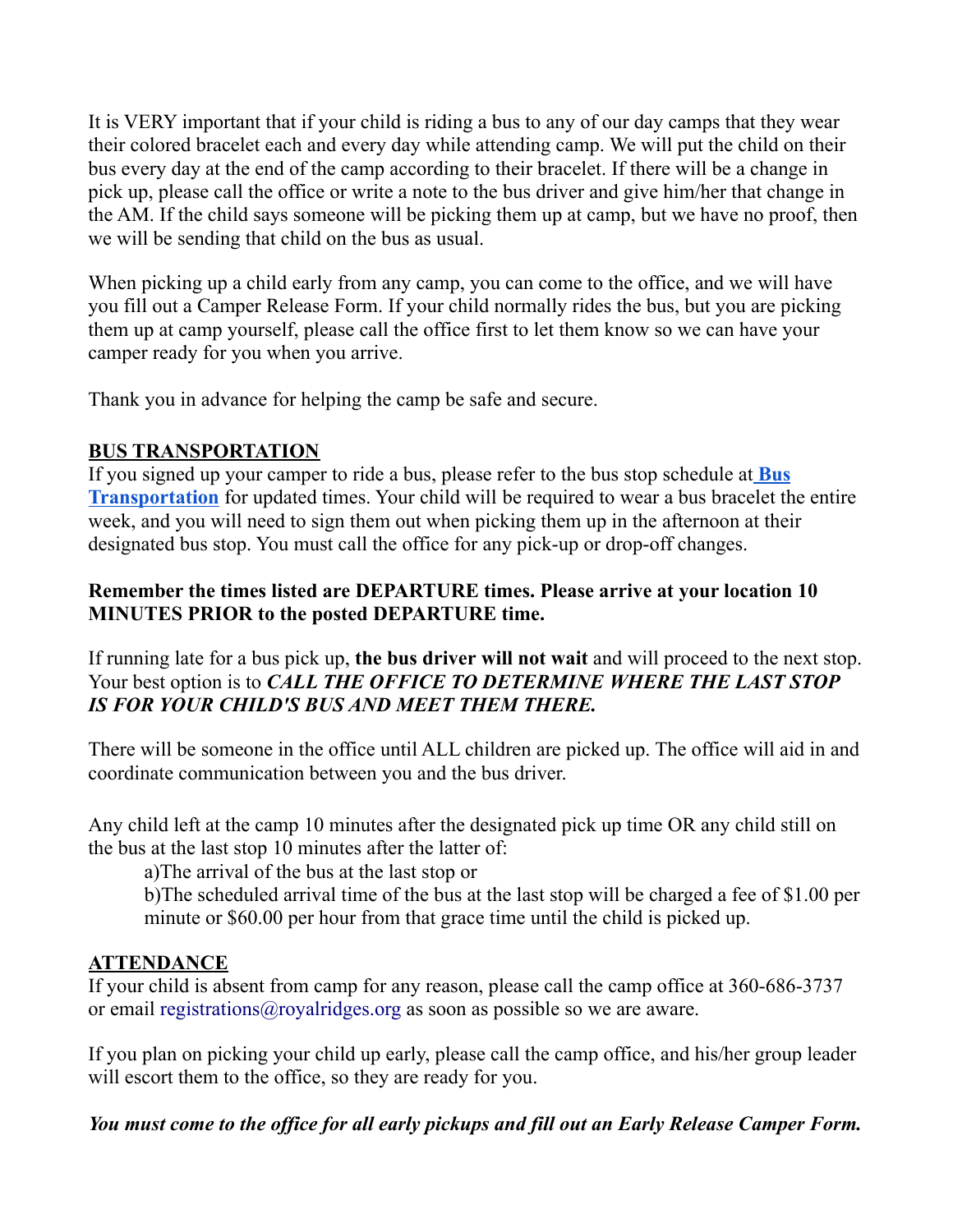# **Health & Safety**

Bumps and tumbles are not uncommon while at camp. Should anything unusual happen throughout the time that your child is attending camp, staff will care for minor injuries with ice, soap, water, and Band-Aids, and of course, TLC (tender loving care) will always be provided. We are also prepared to handle more significant accidents and emergencies should they arise. All Senior Staff are CPR and First Aid Certified. Our Camp Nurse is available to talk to you during camp hours regarding any health issues or concerns that arise. Should there be an emergency, we will make every effort to contact parents/guardians or emergency contacts after appropriate measures are taken.

#### **HEALTH, HYGIENE, AND SANITATION**

One of the great joys of summer camp is the opportunity to play outside, get dirty, and have fun. In fact, some of the best times at camp come when campers are dirty, muddy, wet, or sweaty. At the same time, our staff recognizes that it is imperative to maintain high levels of personal hygiene. Our staff encourages all campers to wash their hands before eating, after using the restroom, and after touching any animals. Hand sanitizer is welcomed as well!

Please keep your child at home if he/she:

- Has a fever of 100 degrees or higher or has had one within the previous 24 hours.
- Is vomiting or has diarrhea.
- Has redness of the eye, obvious discharge, matted eyelashes, burning and/or itching.
- Has symptoms of communicable disease.
- Is unusually lethargic or tired or "not him/herself."

If a child does not feel well enough to participate in the activities of the day, parents will be called to pick up the child. If your child is ill and will not be at camp, please notify the camp office as soon as possible. We ask the parents to notify the camp office of any communicable disease a child has, such as chickenpox, lice, measles, etc., so that we may notify other parents. Please be considerate of others; we need to keep in mind the health and well-being of our entire camp community.

#### **LIABILITY/MEDICAL FORM**

Any participant must have completed the online liability/medical form upon registration. **If this form is not filled out prior to camp starting, your child will not be able to participate in activities until it is completed.**

RRR does not provide accident or health insurance for campers. It is the parent's responsibility to take care of all fees and charges related to health care.

#### **MEDICATIONS**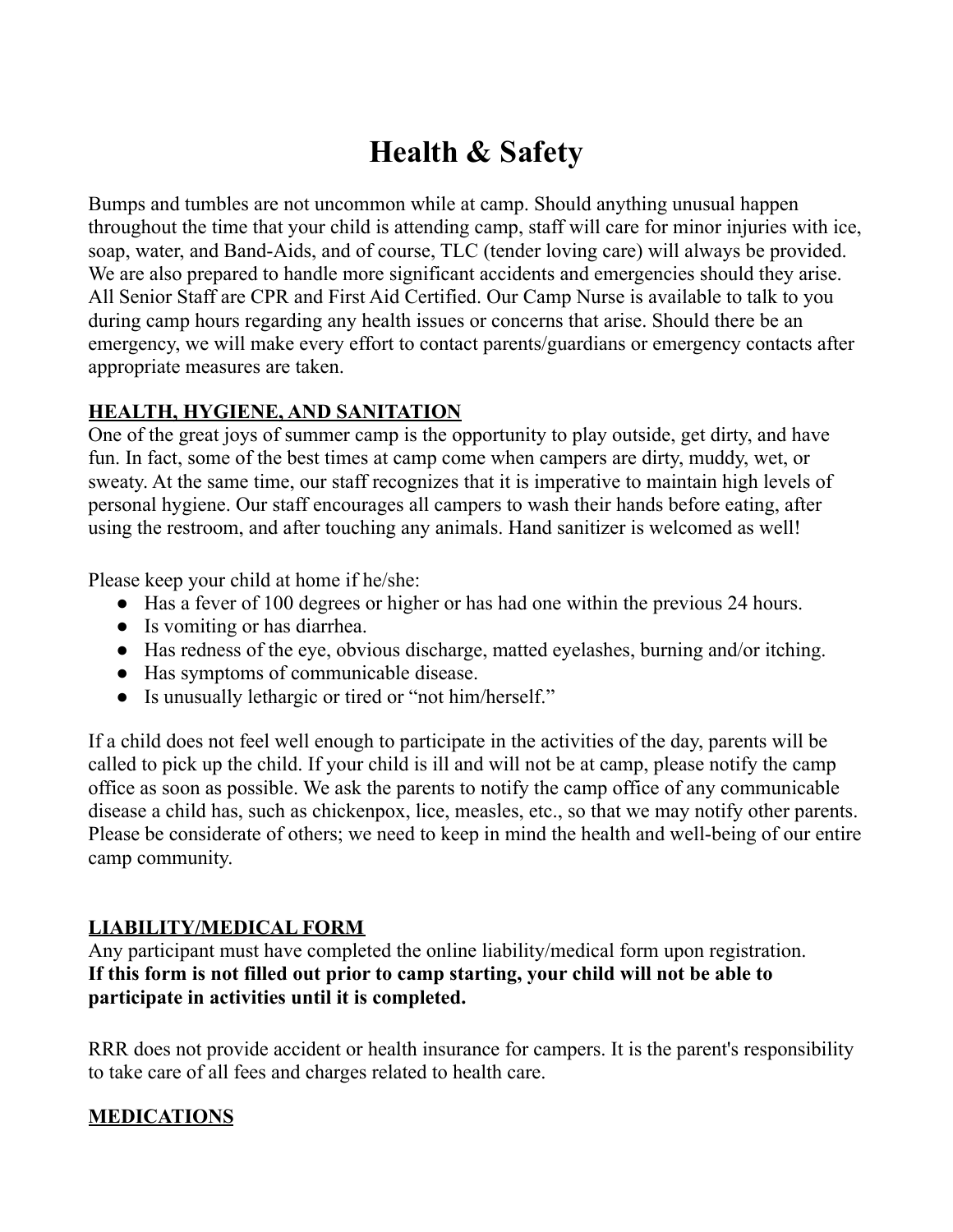If your camper has any medications that will need to be dispensed while at camp, they must be delivered to the office or to a supervisor or bus driver in a ziplock bag clearly marked with the camper's name and directions for dispensing. All medications and procedures will need to be noted on the health form upon registration. Changes can be made through the camper's account if needed.

Important: For campers in need of prescription drugs, please bring only the amount of pills they will need for their time at camp. For example, if your campers need one pill each morning, please bring only 5 pills. Prescription drugs must be brought to camp in the bottle they were provided in, stating the name of the drug, dosage, and the name of the camper. Royal Ridges will not accept any medication without the bottle it was provided in.

Emergency medications, such as EpiPens, glucose/glucagon, or an inhaler, will be with your camper or your camper's Group Leader at all times unless you note otherwise on the health form. Medications remaining when camp is finished will be returned as you have directed on the medical form. Medications will be held in the office until September 1<sup>st</sup>. They will then be properly disposed of if left unclaimed.

# **Other Helpful Information**

#### **CAMP STORE**

We have two Camp Store locations: one at lower camp and one at upper camp. Each individual group will usually visit the Camp Store daily. We have a large variety of things, including snacks, pop, water, candy, buttons, shirts  $\&$  sweatshirts, as well as various merchandise. Campers are no longer allowed to pay with cash and must have a store card purchased through the office. There is a link online and in your camper registration email for you to purchase a store card. If you have any type of restrictions (\$1 per day or only 1 candy/pop per day), please let the office know, and we will note it on the Store Card. The camp store is not open during drop-off and pick-up times for parents.

*Unspent camp store money will not roll over to the next week and will not be refunded.* Leftover camp store money will be transferred to the scholarship fund.

#### **FRIEND REQUESTS**

Each camp is split up into age-appropriate groups and then split into smaller groups within the camp. Please only sign up your camper within the age designations permitted in the descriptions. We have overlapped some age groups to allow for more friends. We will no longer be grouping campers on our end based on requests as we have a new online registration system that allows you to register for your chosen group ahead of time. Collaborate with your friends to sign up for the same camp and be sure to pick the same group to guarantee they will be together. As camps fill up closer to summer, you may find groups filling up so plan ahead if you have multiple friends you would like your camper to attend with.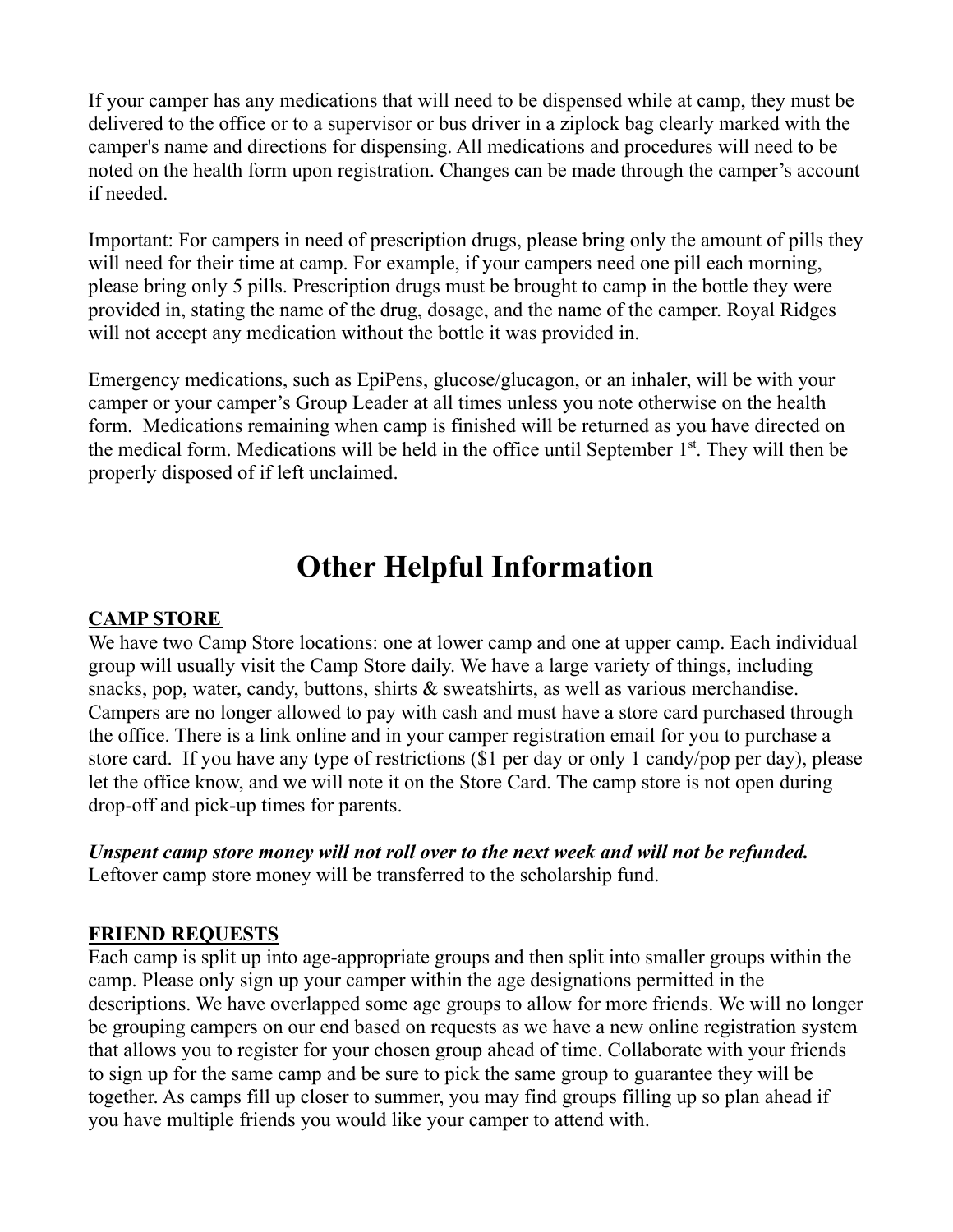#### **INCLEMENT WEATHER**

Rain and heat won't spoil our fun at camp! We will operate rain or shine, but you can help your child stay comfortable by sending the appropriate attire and additional layers. We only suspend activities if there is thunder and lightning or extreme heat and will then proceed to move the children to a safe place and major activities will be rescheduled. Light rain gear is highly recommended for rainy days (a pocket poncho works great, just not around the horses for safety). A regular raincoat is the best way to go, especially for horse camps!

#### **GROUP PHOTO**

Royal Ridges staff will be taking a group photo during the week and will send you an email copy by the end of the following week. If you do not receive an email from us with your photo by the end of the week following your camper's time here, please contact us and we will send it again. Day Horse campers will also receive a link to view a short video of their riding.

#### **LOST AND FOUND**

Royal Ridges cannot assume responsibility for lost or damaged items. If your camper has lost an item, you may visit the lost and found during drop-off or pick-up. The lost and found is located across from the camp store near the bathrooms. Lost and found items will be held until September 15<sup>th</sup>. You are welcome to come and claim your items up until then. After September 15<sup>th,</sup> we will donate all unclaimed items to a family in need, sell them, and use the money towards the scholarship fund or donate them to a local charity. Remember that it helps to reconnect items with their owner if a name is on the item.

**Please label your camper's possessions.**

# **Terms and Conditions**

#### **DEPOSITS**

A 35% deposit is required to hold your camper's space. Deposits are *non-refundable*. If you need to cancel your week altogether and not change it to a different week, you will be refunded, minus the 35% non-refundable deposit.

#### **EMERGENCY SHUTDOWN POLICY**

If for any reason, Royal Ridges chooses to or needs to comply with a state or local government shut down of our operations due to communicable diseases, excessive weather conditions, fire, & other natural disasters, then we will refund all camper funds minus a 10% service fee for charges incurred for electronic refunds or checks.

#### **PAYMENT**

At registration, a payment of at least 35% of the total cost will be required to hold the camper's spot. The remaining balance must be paid on or before the first day of camp. You can pay your remaining balance online, over the phone, or in the office with a check, cash, or credit card.

#### **CAMP REGISTRATION CHANGES**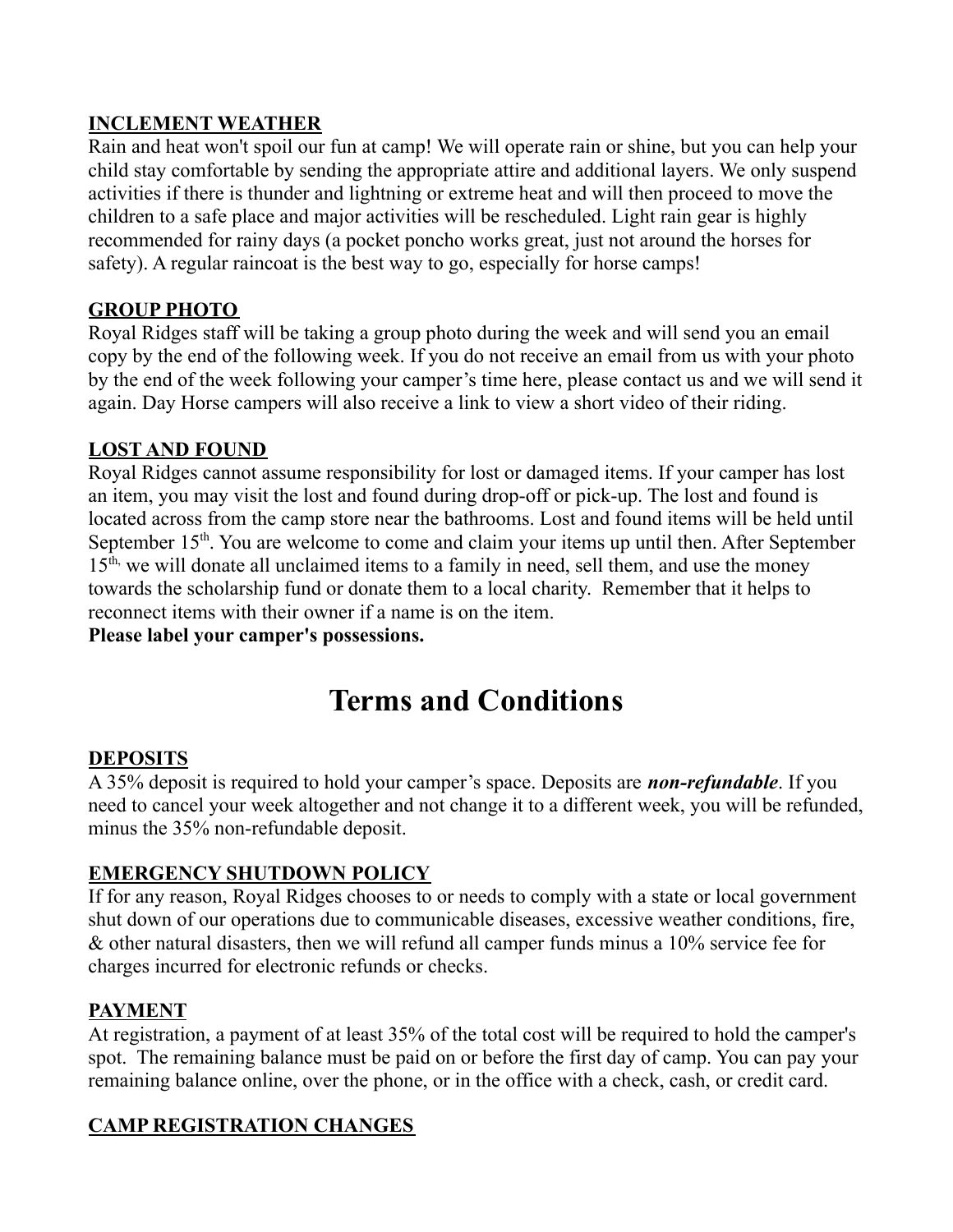We understand that parent and family schedules can change quickly during the summer and because of this, enrollment changes are an inevitable part of camp programming. At the same time, they pose challenges for staffing, supervision, supplies, and office systems. Changing weeks in advance of the start of camp will incur a \$5 office fee per child per camp change. If you must change weeks, please consider other campers who may be on the waitlist for that camp.

#### **DAYS MISSED**

Royal Ridges does not pro-rate camps or activities for days that campers miss. If a camper cannot attend for part of a day, a full day, or multiple days, there will be no refund. The same also applies to bus transportation. If your camper misses any bus rides, we do not pro-rate.

Any deviation from the policies listed here must be approved in writing by the Executive Director of RRR.

### **CAMPER BEHAVIOR**

Royal Ridges is dedicated to providing every camper with a positive summer experience. As such, we have community standards and expectations for behavior to which all camp participants must agree.

#### **Please review these policies and rules with your child before he/she arrives.**

When a camper breaks a rule, a staff member will address the situation directly and promptly by clarifying expectations for the rules and suggesting appropriate behaviors. With recurring or persistent misbehavior, staff will involve camp supervisors and our program director. Once the program director is involved, the parents may be notified through email or phone calls to discuss the issue and create a plan to resolve it. Royal Ridges reserves the right to dismiss any camper whose behavior is deemed inappropriate. It is also important to note that some "zero-tolerance" behaviors may result in immediate expulsion. If a camper is expelled, there is no refund.

Royal Ridges expects that campers will:

- Follow the rules that staff set out for each activity, area, or project.
- Be honest and respectful in actions and words to all other campers and staff.
- Keep their hands to themselves and respect others' personal space.
- Do their part to keep camp clean and orderly.
- Stay with their group and notify staff when they need to leave the group.
- Be a positive and active participant in all camp activities to the best of their ability.

RRR has a **zero-tolerance** policy of the following:

- Any behavior that disrupts or interferes with others' ability to enjoy camp.
- Bullying, fighting, hazing, or physical aggression.
- Negative or hateful speech or language of any kind, as well as harassment.
- Theft or vandalism of any kind.
- Possession of controlled substance, weapon/knives/firearms, or other contraband.